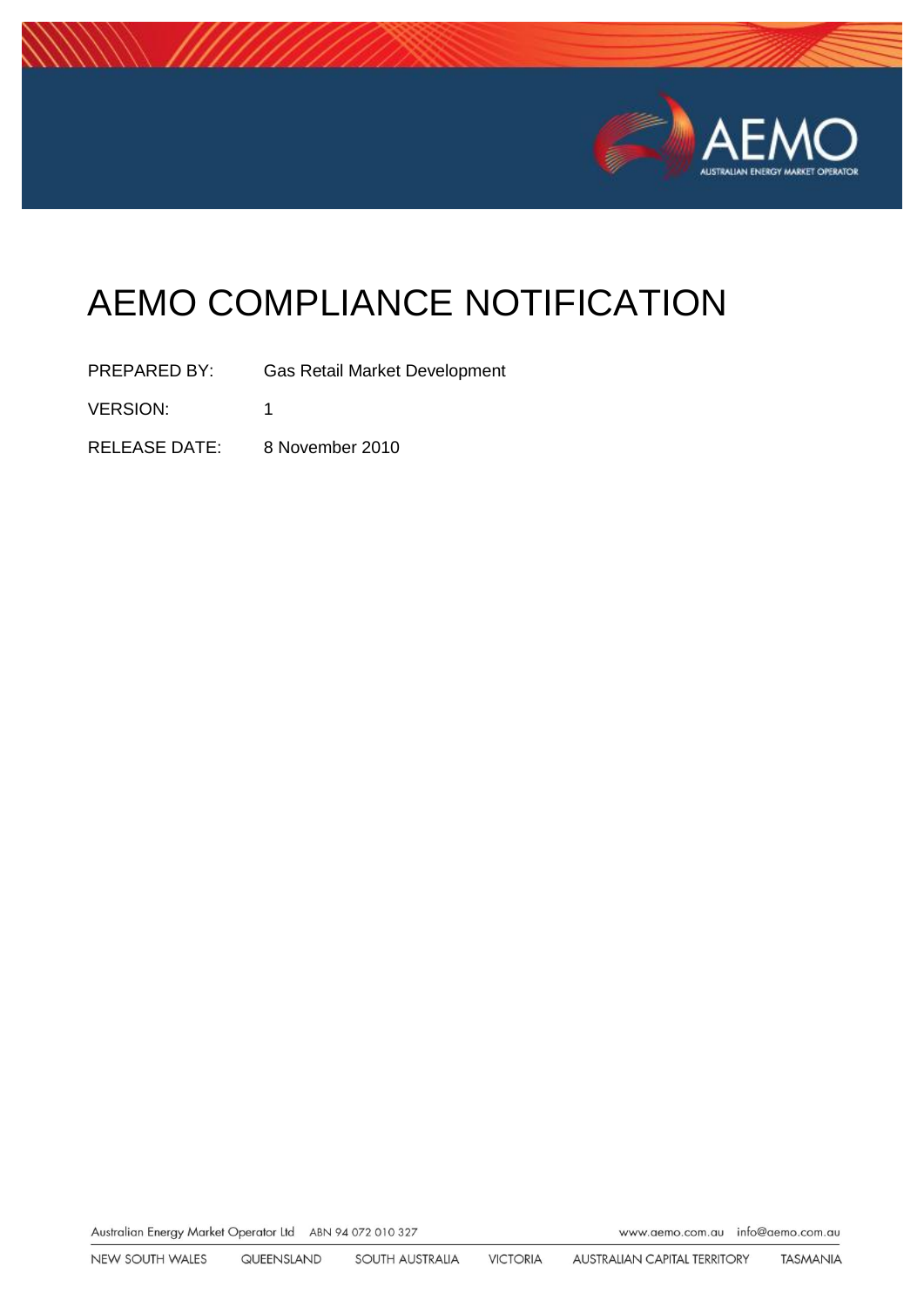

## **Participant Imbalance Amount (PIA) Nominations**

### **Introduction**

This document outlines an apparent breach of **Clause 28.2(1)(e)** by EnergyAustralia in relation to nomination of participant imbalance amounts **(PIAs)** to the network operator for the ACT-Canberra network section.

### **Circumstances of Apparent Breach**

**Clause 28.2(1)(e)** outlines the requirement for users to include their respective PIAs in their nominations to the network operator for a network section. The sum of PIAs across all users for a gas day needs to sum to zero for those users' cumulative imbalances to be reduced by the value of the PIA submitted. Therefore if one user fails to include, or incorrectly includes, PIA in its nomination, the PIAs for all users on that gas day will be cancelled. For this reason, **clause 28.2(2)(e)** sets out the requirement for the network operator to notify the Rules Administrator if the sum of all PIAs from users received under **clause 28.2(1)(e)** for a network section does not equal zero for a gas day.

The Rules Administrator received notifications from the network operator for the ACT-Canberra network section on 5 and 6 October 2010, advising that the PIAs did not sum to zero for gas days **6-7 October 2010**. Upon investigation, it was uncovered that for EnergyAustralia and other users did not receive notifications of their PIA values from the Participant Imbalance Manager **(PIM)** (due to Gas Retail Market Business System **[GRMBS]** related issues) under **clause 30.4(4)** for these aforementioned gas days. However, EnergyAustralia nonetheless lodged a PIA value on the assumption that the PIM would have approved EnergyAustralia's PIA application. Whilst this approval was subsequently confirmed by the PIM after the gas days in question, all users with relevant PIAs were not notified before the gas day of this and so there was not sufficient authorisation under **clause 28.2(1)(e)** to include PIAs in nominations. This appears to be a breach of **clause 28.2(1)(e)**.

### **AEMO Decision: Apparent Breach is Non Material**

Applying the criteria outlined in the AEMO Compliance Process (see **Attachment A**), AEMO regards the apparent breach of **Clause 28.2(1)(e)** in relation to nomination of PIAs to the network operator by EnergyAustralia for the ACT-Canberra network section for gas days **6-7 October 2010** to be non material for the following reasons:

#### Non materiality

Criterion 1: significant financial impact

The apparent breach is unlikely to cause significant financial impact on market participants because there was no officially confirmed counterparty to the PIA submission by EnergyAustralia.

Criterion 2: significant market system impact

There were no market system impacts on either the market participants, AEMO, including the Gas Retail Market Business System; and AEMO Stakeholders that AEMO is aware of.

Criterion 3: significant operational impact

There were no operational impacts on either the market participants, AEMO, including the Gas Retail Market Business System; and AEMO Stakeholders that AEMO is aware of.

Criterion 4: Any other factors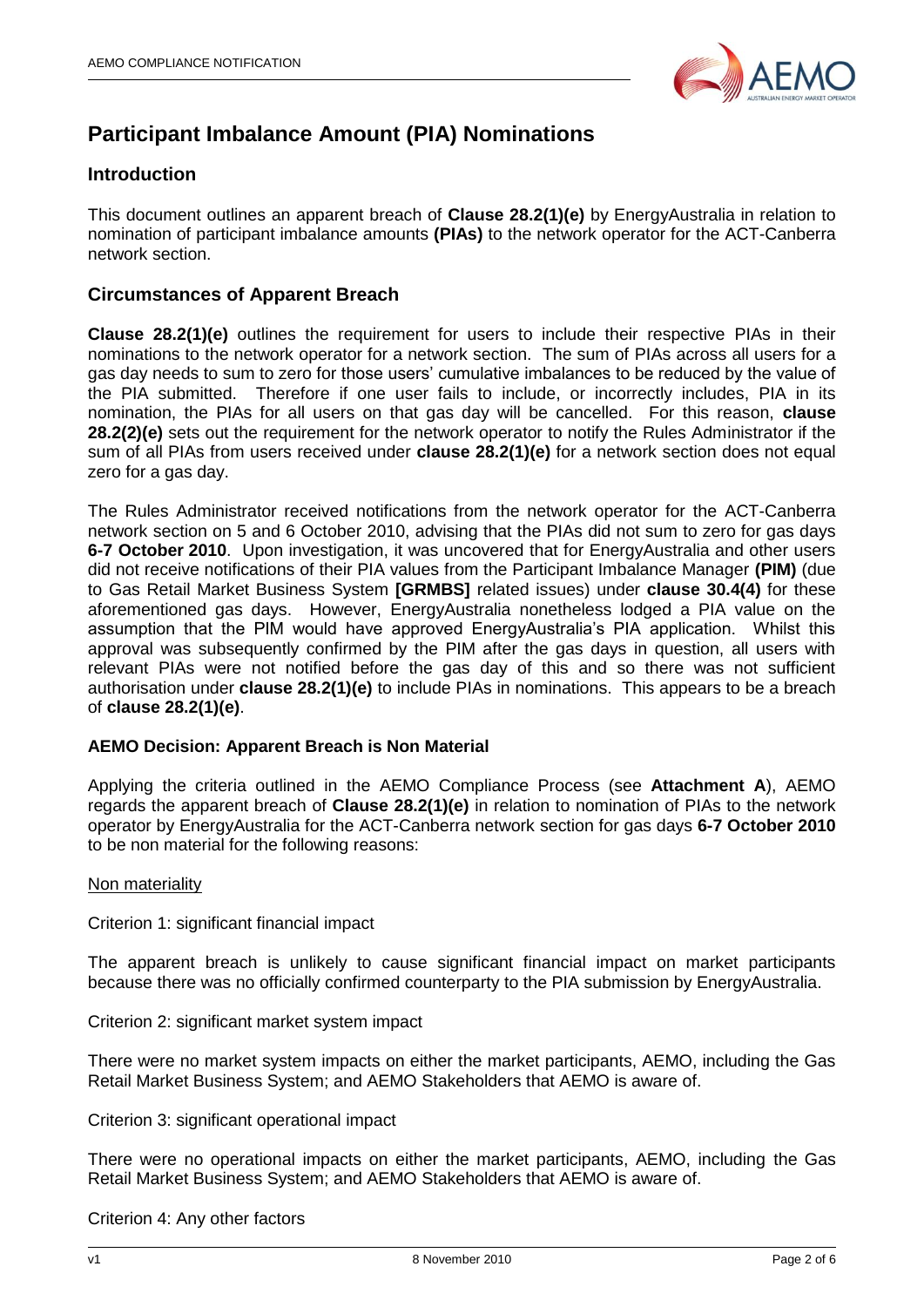

The previous apparent breaches of the obligations relating to PIAs were assessed by the market operator for NSW and ACT at the time, Gas Market Company. This is the first apparent breach for the participant, since AEMO's formation, and there are no further facts which suggest this apparent breach is systemic in nature.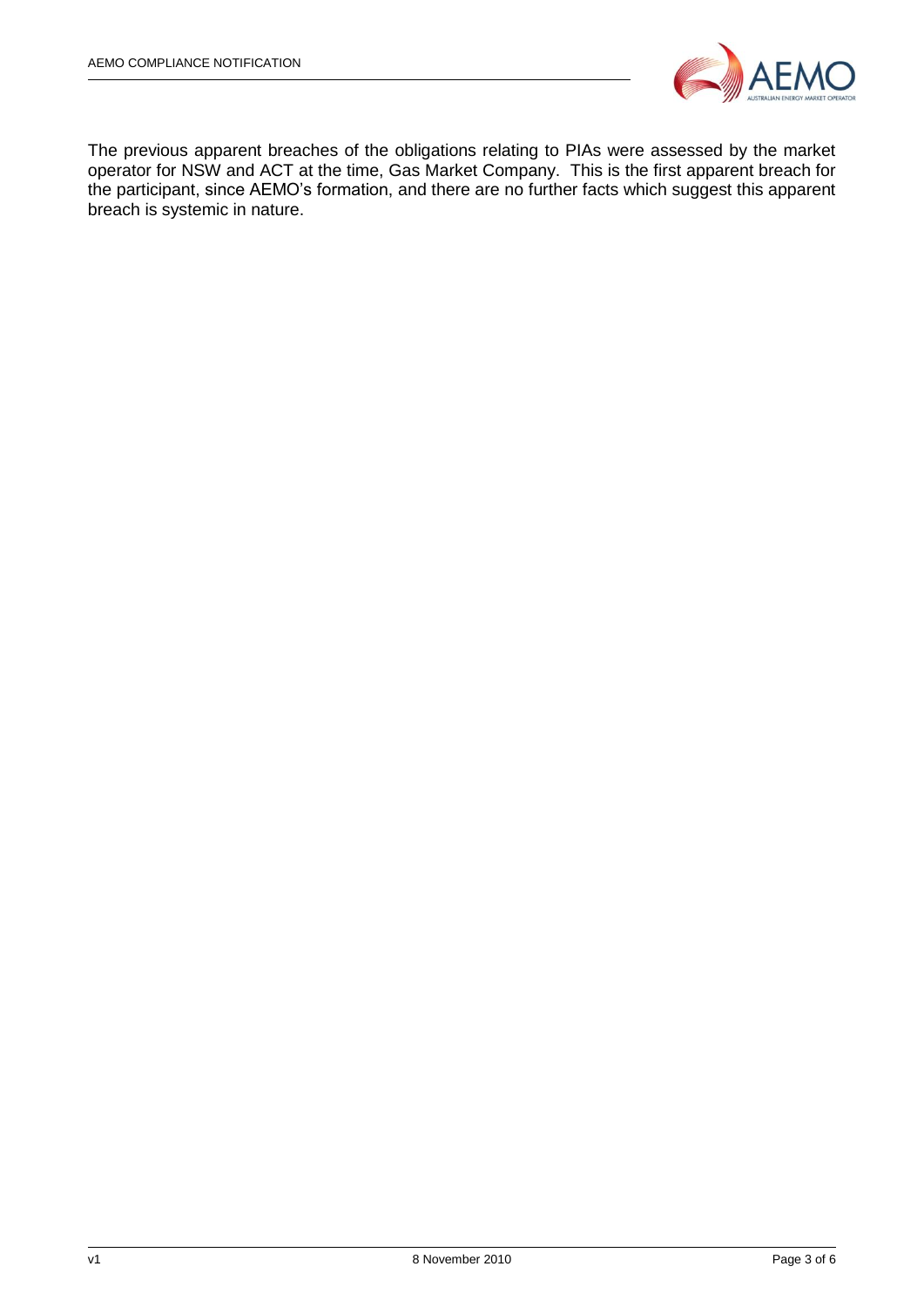

## **ATTACHMENT A: AEMO COMPLIANCE PROCESS**

### **Criteria AEMO will use in considering whether**

- **i. An incident is material; and**
- **ii. If the incident is material whether it should be referred to AER.**

### Criteria to consider in assessing materiality of apparent breach

The following criteria will be used by AEMO in determining whether an apparent breach is material in nature:

- 1.Whether or not the apparent breach is likely to cause significant financial impact on either of the following:
	- a. Market Participants;
	- b. AEMO, including the Gas Retail Market Business System;
	- c. End use customers;
	- d. AEMO stakeholders.
- 2. Whether or not the apparent breach is likely to cause significant market system impact on either of the following:
	- a. Market Participants;
	- b. AEMO; including the Gas Retail Market Business System;
	- c. AEMO stakeholders.

3. Whether or not the apparent breach is likely to use significant operational impact on either of the following:

- a. Market Participants;
- b. AEMO; including the Gas Retail Market Business System;
- c. End use customers;
- d. AEMO stakeholders.

4. Any other factors considered relevant by AEMO.

### Criteria to consider in referring a material apparent breach to AER

The checklist is the process AEMO will use to determine whether an apparent breach, if considered material, should be referred to the AER.

In determining whether or not a material apparent breach warrants referral to the AER, AEMO may have regard to the following matters:

- 1. Whether the complaint is frivolous or vexatious.
- 2. Whether the apparent breach has resulted in any costs being borne by AEMO (and therefore the market as a whole).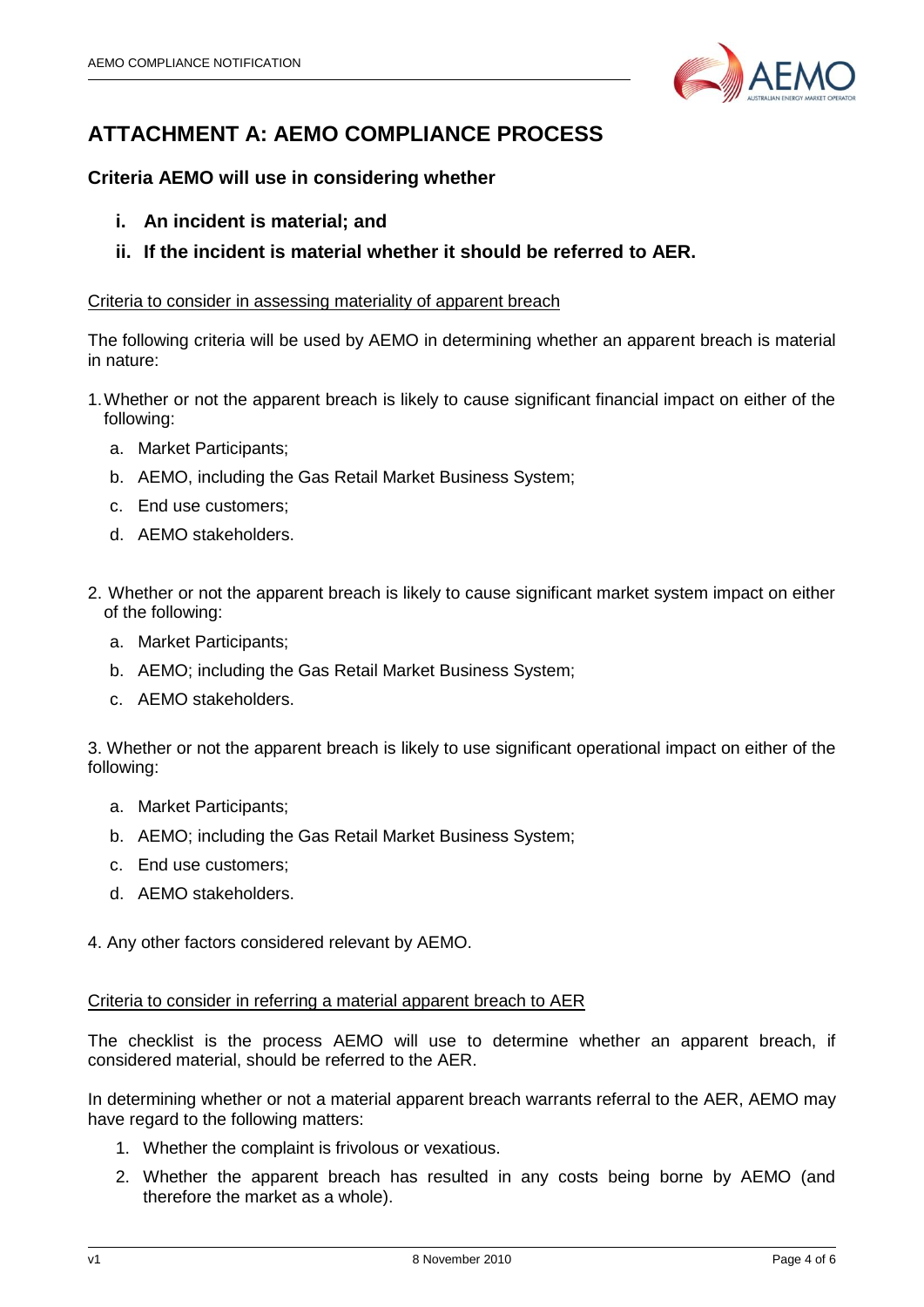

- 3. Whether or not the apparent breach appears to have arisen as a result of problems with the design/operation of the Procedures.
- 4. Whether the apparent breach by a Market Participant was caused by the conduct of AEMO.
- 5. Whether the apparent breach is an isolated event, or indicates a systemic problem with compliance.
- 6. Whether the apparent breach appears to have been made intentionally or maliciously.
- 7. Whether remedial action was taken by the Market Participant following discovery of the breach.
- 8. Whether the apparent breach has a potential anti-competitive effect.
- 9. Any other matters considered relevant by the AEMO.